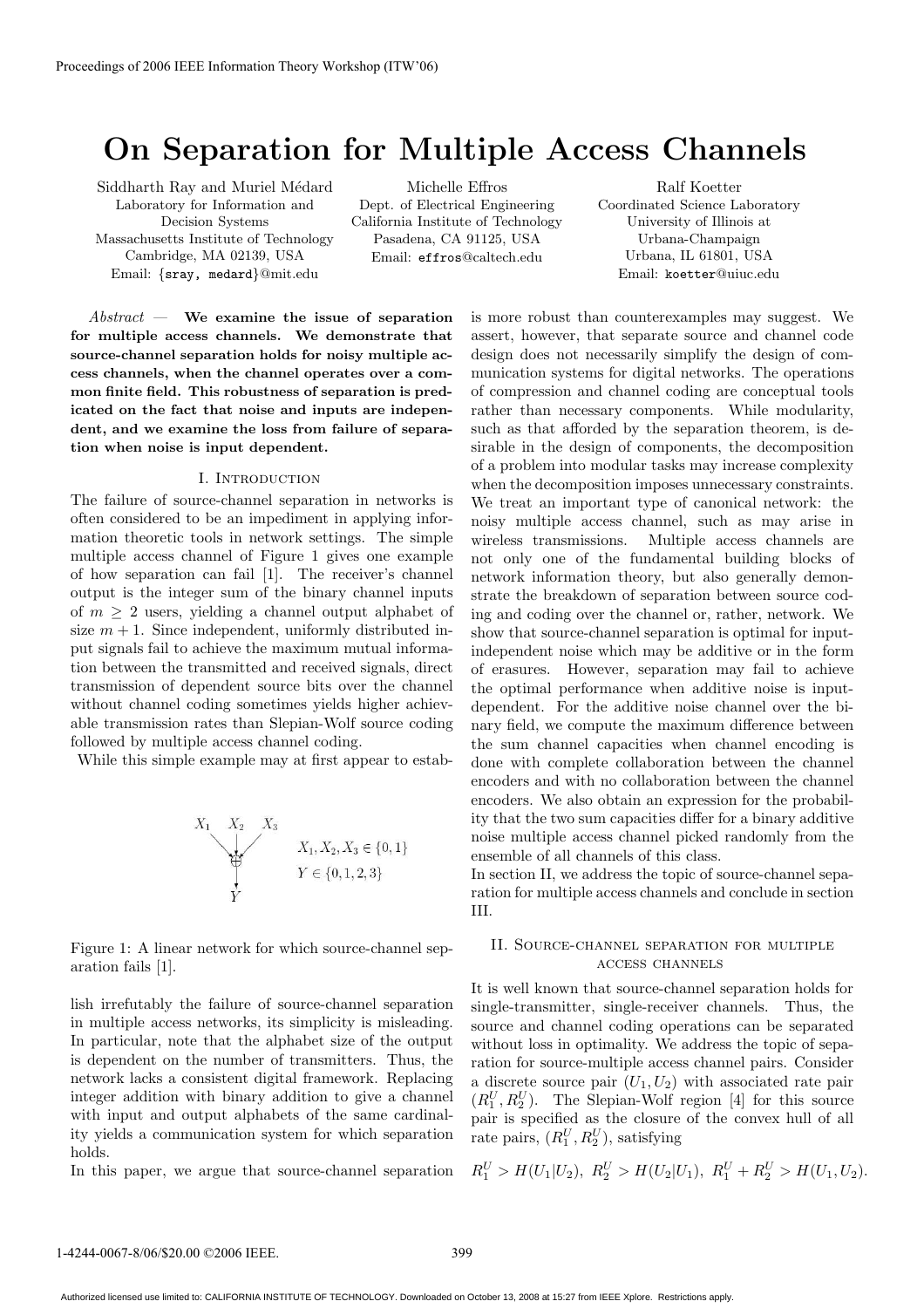Two transmitters transmit discrete symbols to a single receiver whose received alphabet is also discrete. We denote the channel inputs, their associated rates and output symbol as  $(X_1, X_2)$ ,  $(R_1, R_2)$  and Y, respectively.

Let us summarize some known results on multiple access capacity regions. There are three categories of multiple access:

- The most general multiple access is when the channel encoding is done with full collaboration between the channel encoders. Optimal source coding can be performed with or without [4] collaboration between the source encoders. Moreover, there is no loss in optimality in separating the source and channel encoding operations since full collaboration exists between the two channel encoders. We will call this multiple access scheme as "Collaborative Multiple Access" (CMA). The capacity region for this type of multiple access is derived by Liao [3].
- The second type of multiple access is when the source and channel coding at each transmitter is combined into a single operation and there is no collaboration between the joint source-channel encoders at the two transmitters. The encoders directly map the source pairs to channel inputs. We will refer to this multiple access scheme as "Non-collaborative Joint Multiple Access" (NJMA) and the capacity region for this scheme is derived by Cover and El Gamal [2].
- The least general, but most often considered, is multiple access where source and channel coding are performed separately at each transmitter and there is no collaboration between the encoders at the transmitters. We will refer to this multiple access scheme as the "Non-collaborative Separate Multiple Access" (NSMA) and the capacity region for this multiple access scheme is derived by Cover and Wyner [1, 5].

The three multiple access capacity schemes are shown in Figure 2. Note that the figure for NSMA is same as Figure 1 in [5]. Reference [7] studies multiple access capacity using graphs as a digital interface between source and channel coding.

**CMA capacity region:** For this type of multiple access, the channel encoders cooperate with each other and can generate any joint input probability distribution,  $P_{X_1X_2}(x_1, x_2)$ . For any  $P_{X_1X_2}(x_1, x_2)$ , denote the closure of the convex hull of all rate pairs  $(R_1, R_2)$  satisfying

$$
R_1 < I(X_1; Y | X_2), \ R_2 < I(X_2; Y | X_1), \\
R_1 + R_2 < I(X_1, X_2; Y),
$$

as  $\mathbb{L}[P_{X_1X_2}(x_1,x_2)]$ . The CMA capacity region,  $\mathbb{R}_{\text{CMA}}$ , is the convex hull of the sets  $\mathbb{L}[P_{X_1X_2}(x_1,x_2)]$  over all joint



Figure 2: Various multiple access schemes.

input probability distributions,  $P_{X_1X_2}(x_1, x_2)$ . Denoting the convex hull operation over sets as  $\mathcal{CH}(.)$ , we have

$$
\mathbb{R}_{\text{CMA}} = \mathcal{CH}_{\forall P_{X_1 X_2}(x_1, x_2)} \bigg( \mathbb{L}[P_{X_1 X_2}(x_1, x_2)] \bigg). \tag{1}
$$

As the encoders cooperate in this multiple access scheme, we also refer to the CMA capacity as the "cooperative capacity".

**NSMA capacity region**: In this multiple access scheme, the channel encoders cannot cooperate and have independent inputs which come, for example, from Slepian-Wolf source encoders. Let  $P_{X_1}(x_1)$  and  $P_{X_2}(x_2)$ be the distributions on the two independent channel inputs. For any product distribution,  $P_{X_1}(x_1)P_{X_2}(x_2)$ , denote the closure of the convex hull of all rate pairs  $(R_1, R_2)$  satisfying

$$
R_1 < I(X_1; Y | X_2), \ R_2 < I(X_2; Y | X_1), \\
R_1 + R_2 < I(X_1, X_2; Y),
$$

as  $\mathbb{C}[P_{X_1}(x_1)P_{X_2}(x_2)].$  The NSMA capacity region,  $\mathbb{R}_{NSMA}$ , is the convex hull of the sets  $\mathbb{C}[P_{X_1}(x_1)P_{X_2}(x_2)]$ over all product input probability distributions,  $P_{X_1}(x_1)P_{X_2}(x_2)$ . Hence, we have

$$
\mathbb{R}_{\text{NSMA}} = \mathcal{CH}_{\forall (P_{X_1}(x_1), P_{X_2}(x_2))} \bigg( \mathbb{C}[P_{X_1}(x_1) P_{X_2}(x_2)] \bigg). \tag{2}
$$

Owing to lack of cooperation, the channel encoders cannot increase the correlation between the inputs which

#### 1-4244-0067-8/06/\$20.00 ©2006 IEEE. 400

Authorized licensed use limited to: CALIFORNIA INSTITUTE OF TECHNOLOGY. Downloaded on October 13, 2008 at 15:27 from IEEE Xplore. Restrictions apply.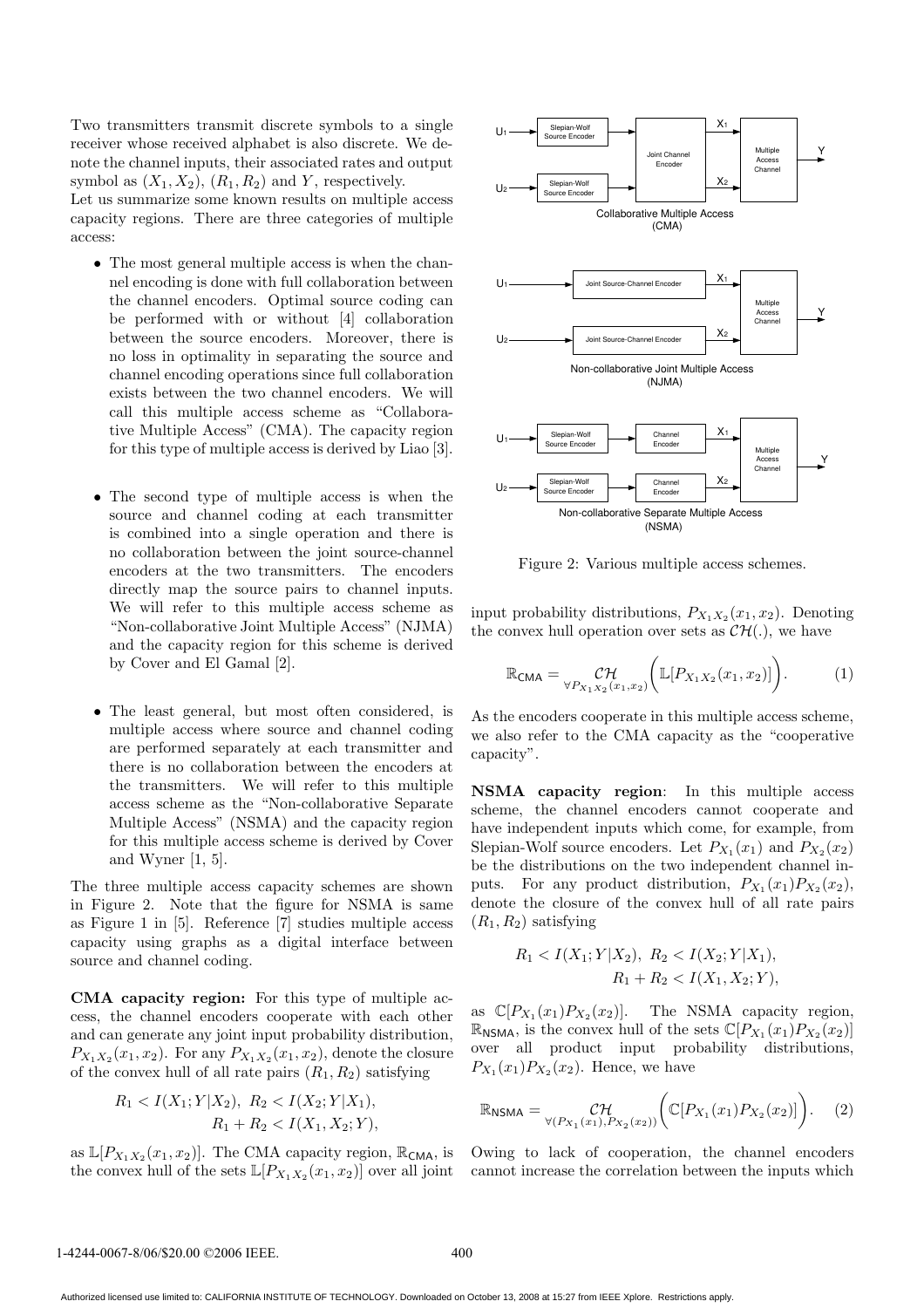results in the channel inputs being always independent. This makes the NSMA capacity region an improper<sup>1</sup> subset of the CMA capacity region since all joint input distributions cannot be generated. As the encoders in this multiple access scheme do not cooperate, we also refer to the NSMA capacity as the "separate capacity".

**NJMA capacity region**: In this multiple access scheme, there is a single joint source-channel encoder at each transmitter that maps source symbols to channel inputs. The encoders at the two transmitters do not cooperate. This encoder is more general than the combination of the NSMA source and channel encoders, since it can make use of the dependence between the sources to increase the channel mutual information. As the set of channel input distributions that can be generated is larger than that of the NSMA scheme, the NSMA capacity region is an improper subset of the NJMA capacity region. Also, the NJMA capacity region is an improper subset of the CMA capacity region, since the channel encoders cannot generate all joint input probability distributions, owing to lack of coordination. Only those joint input probability distributions that do not require the correlation between channel inputs to be more than the correlation between the source pairs can be generated. Therefore, the set of joint input distributions that can be generated depends on the source that is being transmitted. We denote this set of joint input distributions as  $\mathbb{P}^{J}_{X_1 X_2}$ .

For any  $P_{X_1X_2}(x_1, x_2) \in \mathbb{P}^J_{X_1X_2}$ , denote the closure of the convex hull of all rate pairs  $(R_1, R_2)$  satisfying

$$
R_1 < I(X_1; Y | X_2), \ R_2 < I(X_2; Y | X_1), \\
R_1 + R_2 < I(X_1, X_2; Y),
$$

as  $\mathbb{J}[P_{X_1X_2}(x_1,x_2)]$ . The NJMA capacity region,  $\mathbb{R}_{\text{NJMA}}$ , is the convex hull of the sets  $\mathbb{J}[P_{X_1X_2}(x_1,x_2)]$  over all joint input probability distributions in  $\mathbb{P}^{J}_{X_1X_2}$ . Hence, we have

$$
\mathbb{R}_{\text{NJMA}} = \mathcal{CH}_{\forall P_{X_1 X_2}(x_1, x_2) \in \mathbb{P}_{X_1 X_2}^J} \bigg( \mathbb{J}[P_{X_1 X_2}(x_1, x_2)] \bigg). \tag{3}
$$

In this paper, we will also refer to this capacity region as the "Joint source-channel capacity region".

**A sufficient criterion for separation to hold**: Consider the transmission of a discrete source pair over a multiple access channel. Even if we allow cooperation, there is no hope of transmitting the source pair over the channel with an arbitrarily small error probability unless the Slepian-Wolf source coding region and the CMA capacity region have a non-zero intersection. The question of source-channel separation therefore applies to those source-channel pairs for which these two regions overlap. Hence, for any channel, while considering sourcechannel separation, we always restrict our attention to



Figure 3: Cooperative and separate multiple access capacity regions.

source pairs whose Slepian-Wolf region overlaps the CMA capacity region of that channel.

If source and channel coding are done separately without coordination between the two transmitters, then only those source pairs for which the Slepian-Wolf region overlaps with the NSMA capacity region can be reliably transmitted over the multiple access channel.

In NJMA, the encoders can make use of the correlation between the sources and hence the NJMA capacity region is an improper superset of the NSMA capacity region. However, since the encoders at the transmitters do not coordinate, this region is an improper subset of the CMA capacity region, in general.

Figure 3 shows the CMA and NSMA capacity regions for a multiple access channel. For ease of illustration, we have considered a multiple-access channel whose capacity regions are pentagons. The regions, in general, may not be pentagons. The Slepian-Wolf regions for three different source pairs are also shown. ABCDO is the NSMA capacity region and PORSO the CMA capacity region. Source-channel separation holds for all source pairs whose Slepian-Wolf region overlaps ABCDO. For source pairs whose Slepian-Wolf region overlaps only  $PQRSDCBA$ , separation may fail. Separation fails for those source pairs for which the NJMA joint source-channel encoder can increase the capacity region beyond the NSMA capacity region so that it intersects the source pair's Slepian-Wolf source coding region, which allows the source pair to be reliably communicated. The joint source-channel encoders make use of the source statistics to increase correlation between the channel inputs, which may increase the capacity region. More simply, the joint source-channel encoders try to match the source statistics to those needed by the channel to maximize mutual information. How-

1-4244-0067-8/06/\$20.00 ©2006 IEEE. 401

<sup>&</sup>lt;sup>1</sup>In this paper an improper subset (superset) of a set  $A$  is defined as a set which is smaller (greater) or equal to  $A$ .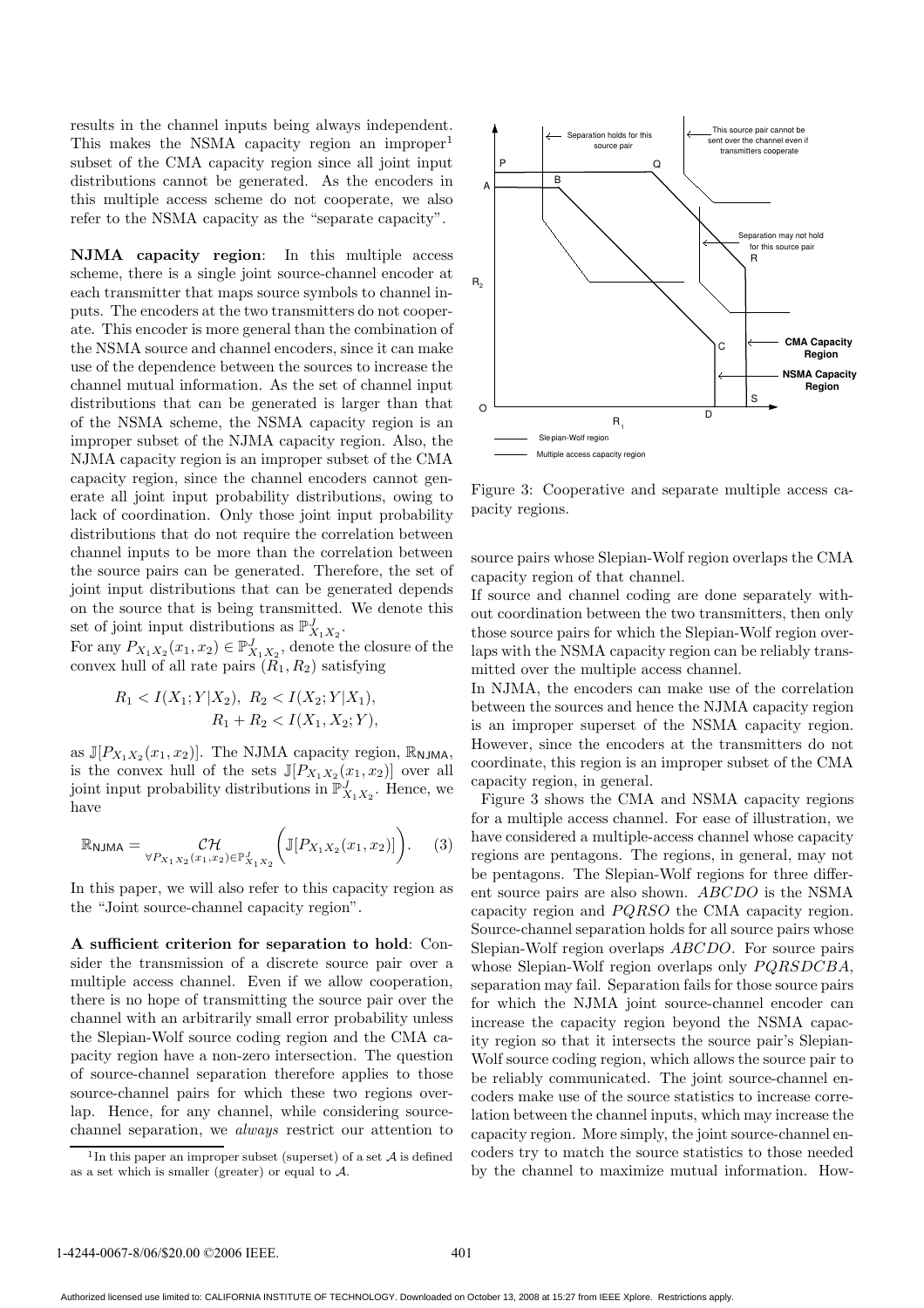

Figure 4: Binary additive multiple access channels with (a) erasures and (b) additive noise. In both cases,  $Z_1, Z_2, \ldots$  are i.i.d and independent of the channel inputs.

ever, when the joint source-channel encoders cannot increase the capacity region enough to overlap the source pair's Slepian-Wolf region, reliable communication is impossible. In this case we say that separation holds since joint and separate source-channel codes fail equally. Note that the NJMA capacity region cannot increase beyond the CMA capacity region.

Separation fails for the example in [2], since the source pair statistics are perfectly matched to what is required to maximize the channel mutual information. Source pairs whose Slepian-Wolf regions lie outside *PORSO* cannot be reliably transmitted over the channel with or without coordination between the transmitters.

We now derive a sufficient criterion for separation to hold. Since the NJMA capacity region is an improper subset of the CMA capacity region, a sufficient condition for separation to hold for any source-channel pair is that the NSMA capacity region for the channel is the same as its CMA capacity region. For these channels, increasing correlation between the channel inputs does not increase mutual information. Note that for these channels, the region  $PQRSDCBA$  is a null set. We obtain a lemma that states this sufficient criterion for separation to hold for any source-channel pair:

**Lemma 1** Separation holds for a multiple access sourcechannel pair if for the channel the following is satisfied

$$
\mathbb{R}_{\text{NSMA}} = \mathbb{R}_{\text{CMA}}.
$$

If the sources are independent, the NJMA joint sourcechannel encoder outputs are always independent. Hence, joint source-channel coding cannot increase the channel mutual information by increasing correlation between the channel inputs, the cause of separation failure. This yields the following lemma:

**Lemma 2** Separation holds for a multiple access sourcechannel pair if the sources are independent.  $\Box$ 

We now consider two additive multiple access channels shown in Figure 4. The first is the additive multiple access channel with erasures and the second is the additive multiple access channel with additive noise. The additive channel with interference only (no channel noise) can be viewed as a special case of either of the noisy models where errors or erasures occur with probability zero. Let  $X_1$  and  $X_2$  denote the random channel inputs and use Y to denote the corresponding random channel output. Y equals  $X_1 + X_2$  corrupted by erasures in the erasure channel model; we denote the probability of an erasure as  $q(1)$ . For the additive noise channel model, Y equals  $X_1 + X_2 + Z$ , where Z is the i.i.d additive binary noise. Both examples use addition over the binary field; and noise is independent of the channel inputs.

While we focus on the binary alphabet, results generalize to arbitrary finite fields. The requirement that the finite field be the same for all sources, channel codewords, and additive noise processes cannot, however, be relaxed in general. The channel output alphabet is allowed to differ only in the inclusion of erasures.

Using Lemma 1, we show that source-channel separation holds for binary sources and binary erasure or additive noise multiple access channels where the erasure or additive noise is independent of channel inputs. This result is embodied in the following theorem:

**Theorem 1** For any pair of binary sources and any binary erasure or additive noise multiple access channel where the erasure or additive noise is independent of the channel inputs, separation holds.<sup>2</sup>

Proof: Let us first consider the binary multiple access channel shown in Figure 4(a) with erasures that are independent of the inputs. The NSMA capacity (2) is

$$
\mathbb{R}^{\text{erasure}}_{\text{NSMA}} = \left\{ (R_1, R_2) : R_1 + R_2 < 1 - q(1) \right\}. \tag{4}
$$

The three mutual information terms,  $I(X_1; Y | X_2)$ ,  $I(X_2; Y | X_1)$  and  $I(X_1, X_2; Y)$ , are maximized by uniform distributions for  $X_1$  and  $X_2$ . For the same channel, the CMA capacity (1) is

$$
\mathbb{R}^{\text{erasure}}_{\text{CMA}} = \left\{ (R_1, R_2) : R_1 + R_2 < 1 - q(1) \right\},\tag{5}
$$

where, the three mutual information terms,  $I(X_1; Y | X_2)$ ,  $I(X_2; Y | X_1)$  and  $I(X_1, X_2; Y)$ , are maximized by letting  $P(X_1 = i, X_2 = j) = \frac{1}{4}$  for  $i, j \in \{0, 1\}$ . Combining (4, 5), we obtain

$$
\mathbb{R}^{\text{erasure}}_{\text{NSMA}} = \mathbb{R}_{\text{CMA}}^{\text{erasure}}.
$$

1-4244-0067-8/06/\$20.00 ©2006 IEEE. 402

 $\Box$ 

<sup>2</sup>In order to maximize the mutual information between the inputs and output of a multiple access channel with inputindependent noise, we need to maximize the entropy of the channel output. Addition of two independent random variables over the same field corresponds to circular convolution of their probability mass functions (pmfs). If one of the pmfs is uniform, the pmf of the sum is a uniform distribution, which leads to its entropy being maximized. Thus, if the channel inputs are uniformly distributed, they maximize the entropy of the channel output for an additive multiple access channel operating over a finite field. It is this that gives rise to source-channel separation in multiple access networks operating over finite fields.